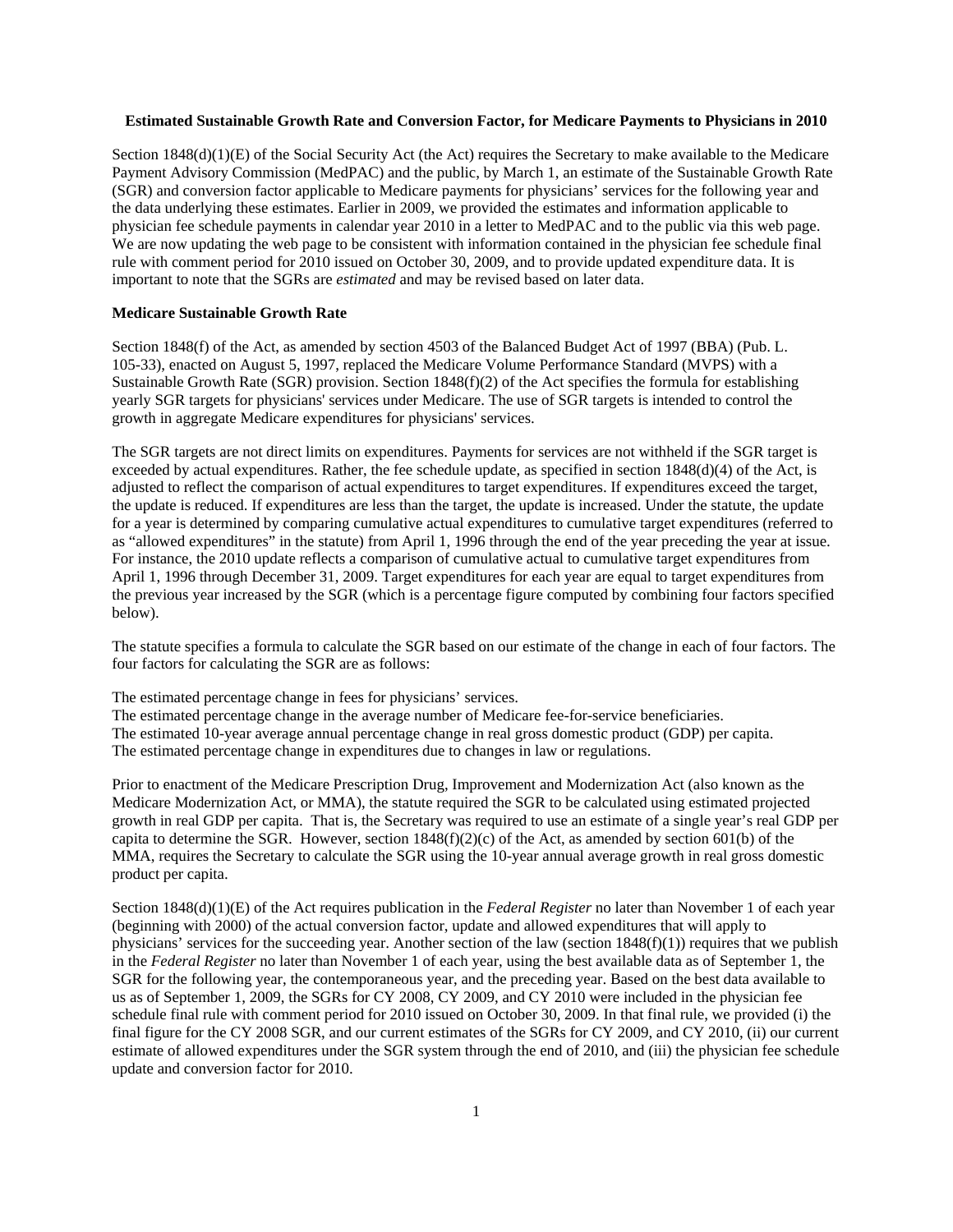Table 1 shows our current estimates of the aforementioned SGRs.

|                                                                  | CY 2008 | CY 2009 | CY 2010  |
|------------------------------------------------------------------|---------|---------|----------|
| Factor 1: Increase in Fees                                       | 1.4%    | 1.8%    | 0.9%     |
| Factor 2: Increase in Enrollment                                 | $-2.0%$ | $-0.8%$ | 1.2%     |
| Factor 3: Increase in 10-year moving average Real Per Capita GDP | 1.6%    | $0.9\%$ | 0.7%     |
| Factor 4: Increase due to changes in Law or Regulations          | 3.5%    | 4.1%    | $-11.3%$ |
| <b>Total Sustainable Growth Rate</b>                             | 4.5%    | 6.1%    | $-8.8%$  |

**Table 1. Current Estimates of SGRs for CY 2008, CY 2009, and CY 2010** 

There may be differences between the initial estimate of the SGR for a year, a subsequent reestimate based on later data, and the final revision once the year is complete. Section 1848(f)(3) of the statute, as amended by section 211 of the BBRA, requires the adjustment of prior years' SGR component factors, to reflect later data, beginning with the SGR for FY 2000. The statute requires the final revision to the SGR for a given year be done the following year. Thus, consistent with the statute, we made the final revisions to the CY 2008 SGR in the physician fee schedule final rule with comment period issued October 30, 2009. The two SGR elements that have exhibited the most volatility have been the fee-for-service enrollment numbers and real gross domestic product per capita.<sup>[1](#page-1-0)</sup>

The MVPS/SGR targets for periods prior to CY 2008 are considered to be final. These targets are listed in Table 2 below. The MVPS applied for FY 1990 through FY 1997. The SGR applied beginning with FY 1998. Figures reflect a weighted average MVPS for FY 1991 through FY 1993 when there were two different MVPSs (one for surgical services, and one for all other services) and for FY 1994 through FY 1997 when there were three different MVPSs (for surgical services, primary care services, and all other services).

| Year    | Physician MVPS / SGR |
|---------|----------------------|
| FY 1990 | 9.1%                 |
| FY 1991 | 7.3%                 |
| FY 1992 | 10.0%                |
| FY 1993 | 10.0%                |
| FY 1994 | 9.4%                 |
| FY 1995 | 7.5%                 |
| FY 1996 | 1.8%                 |
| FY 1997 | $-0.3%$              |
| FY 1998 | 3.2%                 |
| FY 1999 | 4.2%                 |
| FY 2000 | 6.9%                 |
| CY 2000 | 7.3%                 |
| CY 2001 | 4.5%                 |
| CY 2002 | 8.3%                 |
| CY 2003 | 7.3%                 |
| CY 2004 | 6.6%                 |
| CY 2005 | 4.2%                 |
| CY 2006 | 1.5%                 |
| CY 2007 | 3.5%                 |
| CY 2008 | 4.5%                 |

**Table 2 Physician MVPS / SGR** 

# **Allowed Expenditures for Physicians' Services**

 $\overline{a}$ 

Section 1848(d)(3)(C) of the Act defines allowed expenditures for the period April 1, 1996 through March 31, 1997 to be equal to actual expenditures for physicians' services during that period as estimated by the Secretary. Annual

<span id="page-1-0"></span><sup>&</sup>lt;sup>1</sup> We note that more recent data on these two elements are available during a year on several web sites. The latest measurements of real GDP for a quarter is available from the home page for the Bureau of Economic Analysis of the Department of Commerce (www.bea.doc.gov). Population figures are available from the home page for the Census Bureau (www.census.gov). Real GDP per capita can be calculated from these figures. In April of each year, when our Office of the Actuary puts the Trustees Report on the CMS Home page, we also post the projections of total Medicare Part B enrollment and of Medicare managed care enrollment for the current and subsequent calendar years, as well as for the preceding calendar year, consistent with the Trustees Report. Medicare fee-for-service enrollment could be determined from these figures.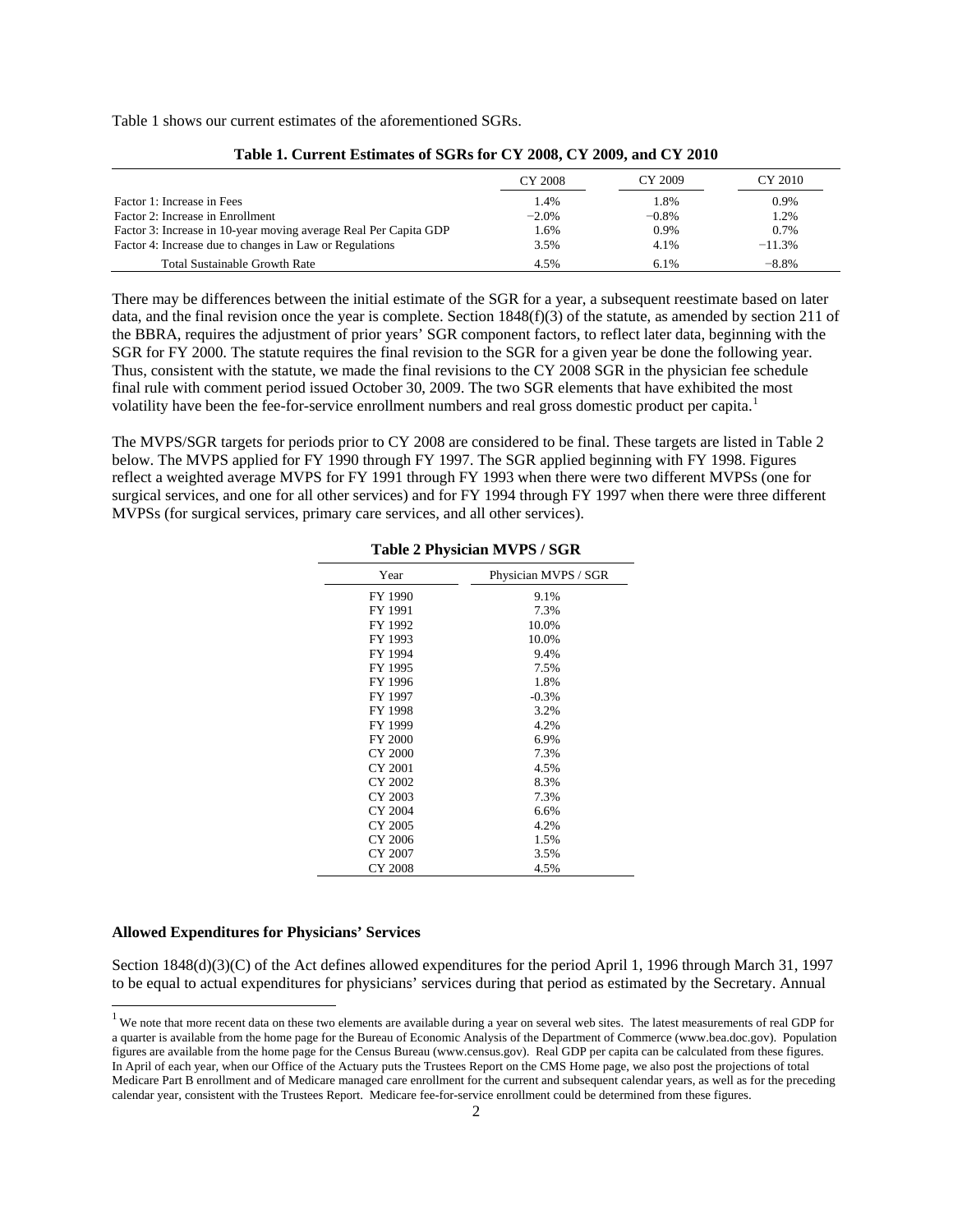allowed expenditures for subsequent periods are equal to annual allowed expenditures for the previous year increased by the SGR. The BBRA provided for a transition from a fiscal year to a calendar year SGR system. Beginning with CY 2000, the SGR is determined on a calendar year basis. We have described this transition in a notice that appeared in the *Federal Register* on April 10, 2000.

Table 3 shows quarterly allowed expenditures and cumulative allowed expenditures for the period from April 1, 1996 through December 31, 2010. (The table shows quarterly allowed expenditures for physicians' services to reflect any seasonality, which may occur in expenditures for physicians' services over a year.) We provide more information below on how quarterly figures are combined to determine allowed expenditures for a year.

Allowed expenditures in Table 3 are somewhat lower than in previous reports. In the physician fee schedule final rule with comment period issued October 30, 2009, the scope of physicians' services, as specified by the Secretary, was changed to exclude physician-administered drugs from the calculation of allowed and actual expenditures for all years and the SGR beginning in 2010. Accordingly, the summary of allowed expenditures for physicians' services and the SGR for 2010 in Table 3 reflects this change.

| Quarter          | Applicable<br><b>SGR</b> | Quarterly Allowed Expenditures <sup>2</sup><br>[in billions] | Cumulative Allowed Expenditures <sup>3</sup><br>[in billions] |
|------------------|--------------------------|--------------------------------------------------------------|---------------------------------------------------------------|
| 2Q1996           |                          | \$11.9                                                       | \$11.9                                                        |
| 3Q1996           |                          | \$11.5                                                       | \$23.4                                                        |
| 4Q1996           |                          | \$11.7                                                       | \$35.0                                                        |
| 1Q1997           |                          | \$11.8                                                       | \$46.8                                                        |
| 2Q1997           | 3.2%                     | \$12.3                                                       | \$59.1                                                        |
| 3Q1997           | 3.2%                     | \$11.9                                                       | \$71.0                                                        |
| 4Q1997           | 3.2%                     | \$12.0                                                       | \$83.0                                                        |
| 1Q1998           | 3.2%                     | \$12.2                                                       | \$95.2                                                        |
| 2Q1998           | 4.2%                     | \$12.8                                                       | \$108.0                                                       |
| 3Q1998           | 4.2%                     | \$12.4                                                       | \$120.3                                                       |
| 4Q1998           | 4.2%                     | \$12.6                                                       | \$132.9                                                       |
| 1Q1999           | 4.2%                     | \$12.7                                                       | \$145.6                                                       |
| 2Q1999           | 6.9%                     | \$13.7                                                       | \$159.2                                                       |
| 3Q1999           | 6.9%                     | \$13.2                                                       | \$172.4                                                       |
| 4Q1999           | 6.9%                     | \$13.4                                                       | \$185.8                                                       |
| 1Q2000           | 7.3%                     | \$13.6                                                       | \$199.5                                                       |
| 2Q2000           | 7.3%                     | \$14.7                                                       | \$214.1                                                       |
| 3Q2000           | 7.3%                     | \$14.2                                                       | \$228.3                                                       |
| 4Q2000           | 7.3%                     | \$14.4                                                       | \$242.7                                                       |
| 1Q2001           | 4.5%                     | \$14.2                                                       | \$256.9                                                       |
| 2Q2001           | 4.5%                     | \$15.3                                                       | \$272.2                                                       |
| 3Q2001           | 4.5%                     | \$14.8                                                       | \$287.0                                                       |
| 4Q2001           | 4.5%                     | \$15.0                                                       | \$302.1                                                       |
|                  | 8.3%                     | \$15.4                                                       | \$317.5                                                       |
| 1Q2002<br>2Q2002 | 8.3%                     | \$16.6                                                       | \$334.1                                                       |
| 3Q2002           | 8.3%                     | \$16.0                                                       | \$350.1                                                       |
| 4Q2002           | 8.3%                     | \$16.3                                                       | \$366.4                                                       |
| 1Q2003           | 7.3%                     | \$16.5                                                       | \$382.9                                                       |
| 2Q2003           | 7.3%                     | \$17.8                                                       | \$400.7                                                       |
| 3Q2003           | 7.3%                     | \$17.2                                                       | \$417.9                                                       |
|                  |                          |                                                              |                                                               |
| 4Q2003           | 7.3%                     | \$17.5                                                       | \$435.4                                                       |
| 1Q2004           | 6.6%                     | \$17.6                                                       | \$453.0                                                       |
| 2Q2004           | 6.6%                     | \$19.0                                                       | \$472.0                                                       |
| 3Q2004           | 6.6%                     | \$18.3                                                       | \$490.4                                                       |
| 4Q2004           | 6.6%                     | \$18.6                                                       | \$509.0                                                       |
| 1Q2005           | 4.2%                     | \$18.4                                                       | \$527.4                                                       |
| 2Q2005           | 4.2%                     | \$19.8                                                       | \$547.1                                                       |
| 3Q2005           | 4.2%                     | \$19.1                                                       | \$566.3                                                       |
| 4Q2005           | 4.2%                     | \$19.4                                                       | \$585.7                                                       |
| 1Q2006           | 1.5%                     | \$18.6                                                       | \$604.3                                                       |
| 2Q2006           | 1.5%                     | \$20.1                                                       | \$624.4                                                       |
| 3Q2006           | 1.5%                     | \$19.4                                                       | \$643.8                                                       |
| 4Q2006           | 1.5%                     | \$19.7                                                       | \$663.5                                                       |
| 1Q2007           | 3.5%                     | \$19.3                                                       | \$682.8                                                       |
| 2Q2007           | 3.5%                     | \$20.8                                                       | \$703.6                                                       |

**Table 3. Summary of Allowed Expenditures for Physicians' Services[1](#page-3-0)**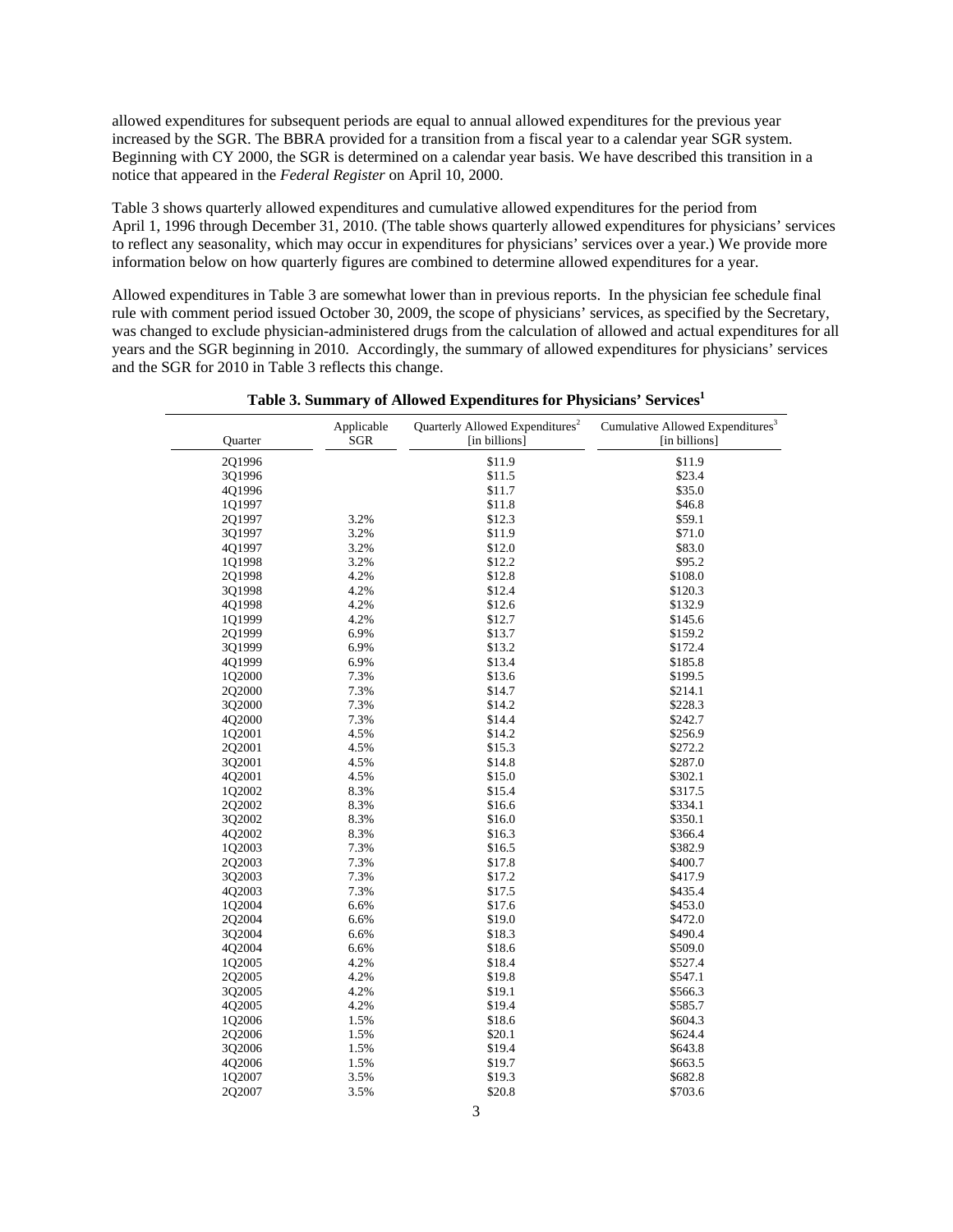| <b>Ouarter</b> | Applicable<br>SGR | Quarterly Allowed Expenditures <sup>2</sup><br>[in billions] | Cumulative Allowed Expenditures <sup>3</sup><br>[in billions] |
|----------------|-------------------|--------------------------------------------------------------|---------------------------------------------------------------|
| 302007         | 3.5%              | \$20.1                                                       | \$723.6                                                       |
| 402007         | 3.5%              | \$20.4                                                       | \$744.0                                                       |
| 102008         | 4.5%              | \$20.2                                                       | \$764.2                                                       |
| 202008         | 4.5%              | \$21.7                                                       | \$785.9                                                       |
| 302008         | 4.5%              | \$21.0                                                       | \$806.9                                                       |
| 402008         | 4.5%              | \$21.3                                                       | \$828.2                                                       |
| 102009         | 6.1%              | \$21.4                                                       | \$849.6                                                       |
| 2Q2009         | 6.1%              | \$23.0                                                       | \$872.6                                                       |
| 302009         | 6.1%              | \$22.3                                                       | \$894.9                                                       |
| 402009         | 6.1%              | \$22.6                                                       | \$917.5                                                       |
| 102010         | $-8.8%$           | \$19.5                                                       | \$937.0                                                       |
| 2Q2010         | $-8.8\%$          | \$21.0                                                       | \$958.0                                                       |
| 302010         | $-8.8%$           | \$20.3                                                       | \$978.3                                                       |
| 4Q2010         | $-8.8%$           | \$20.6                                                       | \$998.9                                                       |

<span id="page-3-0"></span><sup>1</sup>As explained above, pursuant to the BBRA, the SGRs for FY2000, CY 2000, and all subsequent years are estimated and subsequently revised twice, based on later data. The 2009 figures (based on the 2009 SGR), and the 2010 figures (based on the 2010 SGR) are estimated and may change based on more recent information which affects these SGRs.

<span id="page-3-1"></span>2 Allowed expenditures for a quarter (such as 4Q2010) are equal to allowed expenditures for the same quarter in the previous year (4Q2009 in this example) increased by the SGR for the year in which that quarter occurs (in this case, −8.8 percent). For example, quarterly allowed expenditures of \$20.6 billion in 4Q2010 are equal to quarterly allowed expenditures of roughly \$22.6 billion (4Q2009) updated by the SGR of −8.8 percent  $($20.6 \text{ billion} = $22.6 \text{ billion x } 0.912).$ 

<span id="page-3-2"></span><sup>3</sup>Cumulative allowed expenditures for a quarter (such as 4Q 2010) are equal to the sum of cumulative allowed expenditures from the previous quarter for the same year (3Q2010) and quarterly allowed expenditures for that quarter. For example, cumulative allowed expenditures in 4Q2010 of \$998.9 billion are equal to the sum of cumulative allowed expenditures through 3Q2010 of \$978.3 billion and estimated allowed expenditures in 4Q2010 of \$20.6 billion (\$998.9 billion = \$978.3 billion + \$20.6 billion).

Note: Totals do not necessarily equal the sum of rounded components.

#### **Actual Expenditures for Physicians' Services**

Table 4 shows, on a quarterly basis from April 1, 1996 through June 30, 2009, actual expenditures and cumulative actual expenditures for the period. These expenditures represent allowed charges tabulated by the quarter in which the service was furnished. Since there is a lag between the date that the service is furnished and the date that the payment is made, the most recent quarters depict incomplete data. The total allowed charges for these quarters are estimated by approximating the level of completeness of the data. This approximation is determined using historical trends. We will update these amounts periodically when we have reasonably complete data (approximately 6 months after the end of a quarter). As we have described above, we are showing actual expenditures on a quarterly basis to reflect any seasonal variation in expenditures that occurs over the year.

Actual expenditures in Table 4 are somewhat lower than in previous reports. In the physician fee schedule final rule with comment period issued October 30, 2009, the scope of physicians' services, as specified by the Secretary, was changed to exclude physician-administered drugs from the calculation of allowed and actual expenditures for all years and the SGR beginning in 2010. Accordingly, the summary of actual expenditures for physicians' services in Table 4 reflects this change.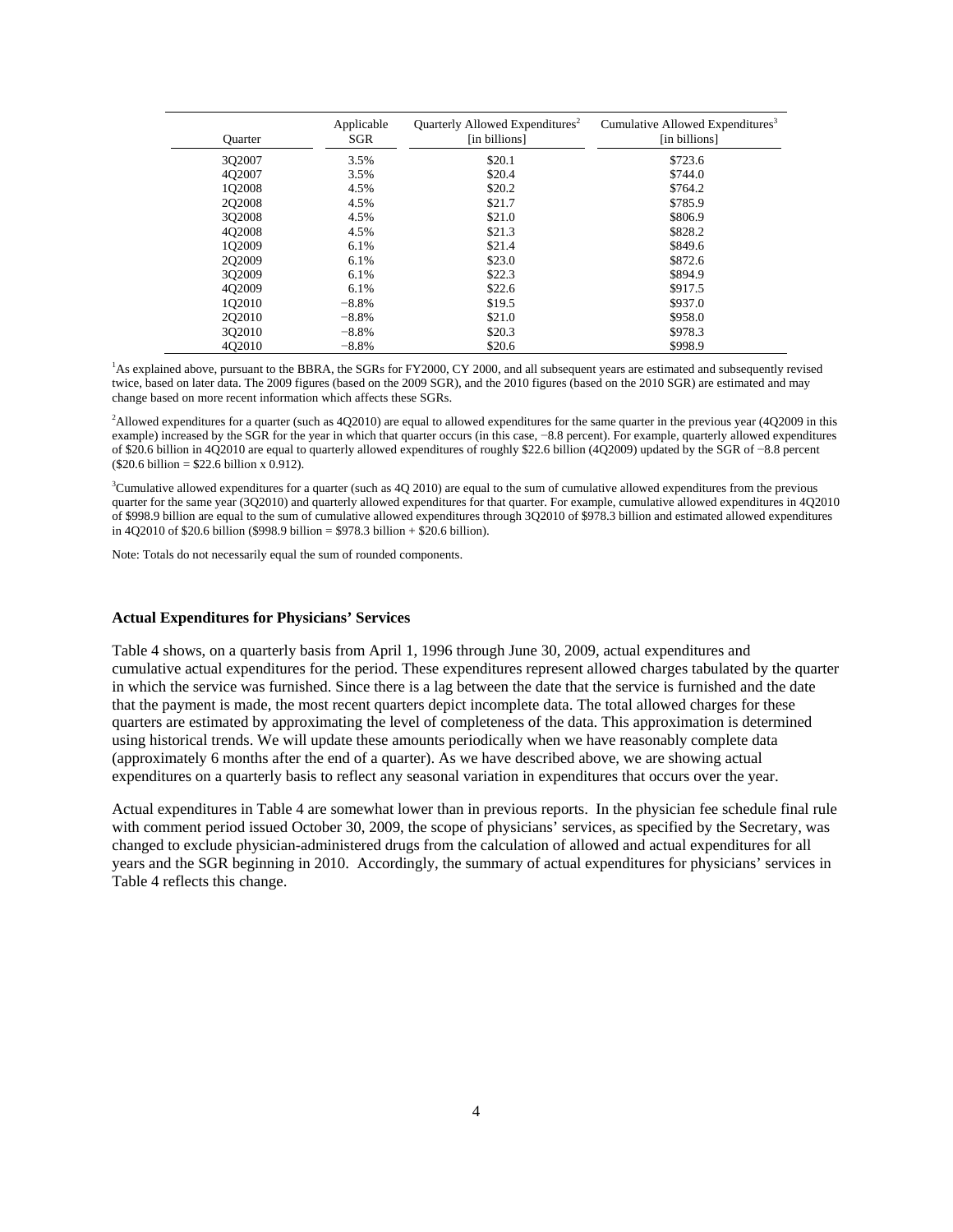|                  | <b>Benefits Processed</b><br>thru 6/30/09 | Approximate  | Estimated<br>Total Expenditures <sup>1</sup> | Cumulative<br>Total Expenditures <sup>1</sup> |
|------------------|-------------------------------------------|--------------|----------------------------------------------|-----------------------------------------------|
| Calendar Quarter | [in billions]                             | Completeness | [in billions]                                | [in billions]                                 |
| 201996           | \$11.8                                    | 100.0%       | \$11.8                                       | \$11.8                                        |
| 3Q1996           | \$11.5                                    | 100.0%       | \$11.5                                       | \$23.4                                        |
| 4Q1996           | \$11.7                                    | 100.0%       | \$11.7                                       | \$35.0                                        |
| 101997           | \$11.8                                    | 100.0%       | \$11.8                                       | \$46.8                                        |
| 2Q1997           | \$12.0                                    | 100.0%       | \$12.0                                       | \$58.8                                        |
| 301997           | \$11.6                                    | 100.0%       | \$11.6                                       | \$70.4                                        |
| 4Q1997           | \$11.5                                    | 100.0%       | \$11.5                                       | \$81.9                                        |
| 101998           | \$12.0                                    | 100.0%       | \$12.0                                       | \$93.9                                        |
| 2Q1998           | \$12.0                                    | 100.0%       | \$12.0                                       | \$105.9                                       |
| 3Q1998           | \$11.7                                    | 100.0%       | \$11.7                                       | \$117.5                                       |
| 4Q1998           | \$11.8                                    | 100.0%       | \$11.8                                       | \$129.3                                       |
| 101999           | \$12.4                                    | 100.0%       | \$12.4                                       | \$141.7                                       |
| 2Q1999           | \$12.5                                    | 100.0%       | \$12.5                                       | \$154.2                                       |
| 301999           | \$12.2                                    | 100.0%       | \$12.2                                       | \$166.4                                       |
| 4Q1999           | \$12.3                                    | 100.0%       | \$12.3                                       | \$178.8                                       |
| 1Q2000           | \$13.6                                    | 100.0%       | \$13.6                                       | \$292.4                                       |
| 2Q2000           | \$13.6                                    | 100.0%       | \$13.6                                       | \$206.0                                       |
| 3Q2000           | \$13.4                                    | 100.0%       | \$13.4                                       | \$219.4                                       |
| 4Q2000           | \$13.5                                    | 100.0%       | \$13.5                                       | \$232.9                                       |
| 102001           | \$15.1                                    | 100.0%       | \$15.1                                       | \$248.0                                       |
| 2Q2001           | \$15.5                                    | 100.0%       | \$15.5                                       | \$263.5                                       |
| 3Q2001           | \$15.1                                    | 100.0%       | \$15.1                                       | \$278.6                                       |
| 4Q2001           | \$15.5                                    | 100.0%       | \$15.5                                       | \$394.2                                       |
| 102002           | \$15.8                                    | 100.0%       | \$15.8                                       | \$309.9                                       |
| 2Q2002           | \$16.3                                    | 100.0%       | \$16.3                                       | \$326.3                                       |
| 3Q2002           | \$16.2                                    | 100.0%       | \$16.2                                       | \$342.4                                       |
| 4Q2002           | \$16.3                                    | 100.0%       | \$16.3                                       | \$358.7                                       |
| 1Q2003           | \$16.9                                    | 100.0%       | \$16.9                                       | \$375.6                                       |
| 2Q2003           | \$17.8                                    | 100.0%       | \$17.8                                       | \$393.4                                       |
| 3Q2003           | \$17.8                                    | 100.0%       | \$17.8                                       | \$411.2                                       |
| 4Q2003           | \$18.0                                    | 100.0%       | \$18.0                                       | \$429.0                                       |
| 1Q2004           | \$19.3                                    | 100.0%       | \$19.3                                       | \$448.3                                       |
| 2Q2004           | \$19.7                                    | 100.0%       | \$19.7                                       | \$468.0                                       |
| 302004           | \$19.6                                    | 100.0%       | \$19.6                                       | \$487.6                                       |
| 4Q2004           | \$19.6                                    | 100.0%       | \$19.6                                       | \$507.2                                       |
| 1Q2005           | \$20.7                                    | 100.0%       | \$20.7                                       | \$527.9                                       |
| 2Q2005           | \$21.4                                    | 100.0%       | \$21.4                                       | \$549.3                                       |
| 302005           | \$20.9                                    | 100.0%       | \$20.9                                       | \$570.2                                       |
| 4Q2005           | \$20.5                                    | 100.0%       | \$20.5                                       | \$590.7                                       |
| 102006           | \$21.3                                    | 100.0%       | \$21.3                                       | \$612.0                                       |
| 2Q2006           | \$21.3                                    | 100.0%       | \$21.3                                       | \$633.3                                       |
| 302006           | \$20.9                                    | 100.0%       | \$20.9                                       | \$654.1                                       |
| 4Q2006           | \$21.1                                    | 100.0%       | \$21.1                                       | \$675.3                                       |
| 102007           | \$21.2                                    | 100.0%       | \$21.2                                       | \$696.5                                       |
| 2Q2007           | \$21.4                                    | 100.0%       | \$21.4                                       | \$717.9                                       |
| 302007           | \$20.9                                    | 100.0%       | \$20.9                                       | \$738.8                                       |
| 4Q2007           | \$21.0                                    | 99.9%        | \$21.0                                       | \$759.8                                       |
| 102008           | \$21.6                                    | 99.8%        | \$21.6                                       | \$781.4                                       |
| 2Q2008           | \$21.8                                    | 99.6%        | \$21.9                                       | \$803.3                                       |
| 3Q2008           | \$21.4                                    | 99.1%        | \$21.6                                       | \$824.9                                       |
| 4Q2008           | \$21.1                                    | 98.2%        | \$21.5                                       | \$846.4                                       |
| 1Q2009           | \$21.6                                    | 95.7%        | \$22.6                                       | \$869.0                                       |
| 2Q2009           | \$16.9                                    | 72.9%        | \$23.2                                       | \$892.2                                       |

**Table 4. Summary of Actual Expenditures under the SGR** 

<span id="page-4-0"></span>1 Estimated and cumulative total expenditures are less likely to change as the approximate completeness approaches 100 percent.

Note: Totals do not necessarily equal the sum of rounded components.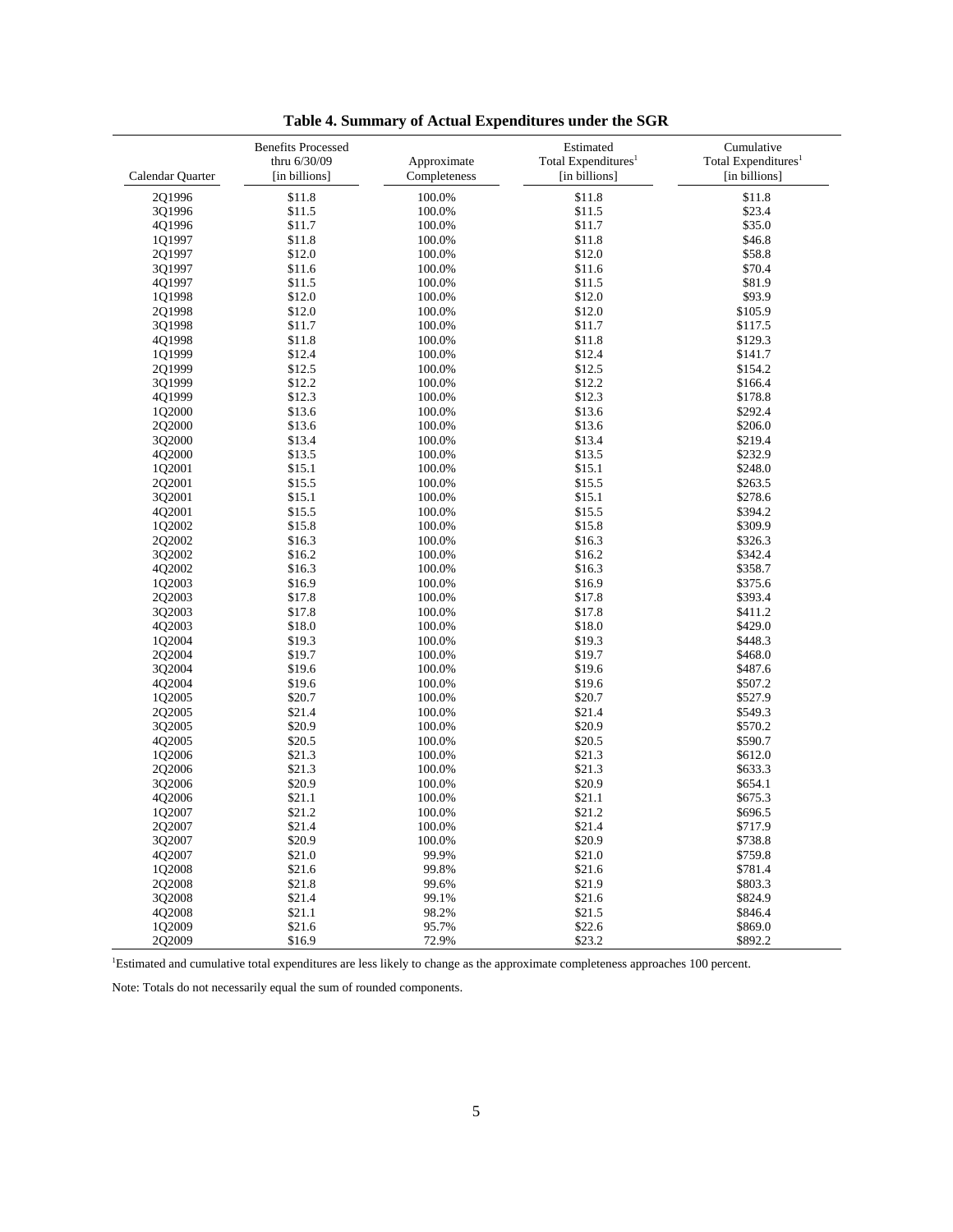### **CY 2010 Physician Fee Schedule Update and Conversion Factor**

The CY 2010 physician fee schedule update is determined according to a statutory formula by multiplying (i) one plus the Medicare Economic Index (MEI), and (ii) one plus the update adjustment factor (UAF). The MEI measures the weighted average price change for various inputs involved with producing physicians' services. The UAF compares actual and target expenditures, and, for a given year, is determined by a formula, as shown below.

$$
UAF_{2010} = \frac{Target_{2009} - Actual_{2009}}{Actual_{2009}} \times 0.75 + \frac{Target_{4/96-12/09} -Actual_{4/96-12/09}}{Actual_{2009} \times (1 + SGR_{2010})} \times 0.33
$$

Substituting the estimated figures from tables 1, 3, and 4, as well as our current projections of actual expenditures for CY 2009 (summarized below) in this formula produces our current estimate of the UAF for 2010:

Target<sub>09</sub> = Estimated Allowed Expenditures for CY 2009 = \$89.3 billion (\$21.4 + \$23.0 + \$22.2 + \$22.6) Actual<sub>09</sub> = Estimated Actual Expenditures for CY 2009 = \$90.5 billion Target  $4.96-12.09$  Estimated Cumulative Allowed Expenditures from  $4/1/96 - 12/31/09 = $917.5$  billion Actual<sub>4/96-12/09</sub>=Estimated Cumulative Actual Expenditures from  $4/1/96 - 12/31/09 = $936.9$  billion SGR<sub>2010</sub>=Estimated Sustainable Growth Rate for  $2010 = -8.8$  percent or  $-0.088$ 

$$
UAF_{2010} = \frac{89.3 - 90.5}{90.5} \times 0.75 + \frac{917.5 - 936.9}{90.5 \times 0.912} \times 0.33 = -0.088 = -8.8\%
$$

Since section  $1848(d)(3)(D)$  of the Act does not allow the update adjustment factor for a given year to be greater than 3.0 percentage points nor less than −7.0 percentage points, the UAF for 2010 is estimated to be −7.0 percentage points.

The CY 2010 physician fee schedule update is required by law to be determined as if the scheduled conversion factors for CY 2007, CY 2008, and CY 2009 had not been overridden by legislative changes. Section 101 of the Tax Relief and Health Care Act of 2006 (MIEA-TRHCA) provided a 1-year update of 0 percent for the conversion factor for CY 2007 and specified that the conversion factor for CY 2008 must be computed as if the 1-year update had never applied. Section 101 of the Medicare, Medicaid, and SCHIP Extension Act of 2007 (MMSEA) provided a 6-month increase of 0.5 percent in the CY 2008 conversion factor, from January 1, 2008, through June 30, 2008, and specified that the conversion factor for the remaining portion of 2008 and the conversion factor s for CY 2009 and subsequent years must be computed as if the 6-month increase had never applied. Section 131 of the Medicare Improvements for Patients and Providers Act of 2008 (MIPPA) extended the increase in the CY 2008 conversion factor that was applicable for the first half of the year to the entire year, provided for a 1.1 percent increase to the CY 2009 conversion factor, and specified that the conversion factors for CY 2010 and subsequent years must be computed as if the increases had never applied.

Section  $1848(c)(2)(B)(ii)$  of the Act requires that we make changes to relative value units (RVUs) in a budgetneutral manner. We ensure budget neutrality either by adjusting the conversion factor, rescaling the relative value units directly, or applying a separate scaling factor to the relative value units when calculating payments. For 2010, we are ensuring budget neutrality by adjusting the conversion factor by 0.04 percent (1.000445).

As shown in table 5, the estimated CY 2010 conversion factor is determined by applying the 2010 MEI, the 2010 UAF, and the 2010 budget neutrality adjustment to the CY 2009 conversion factor that would have applied for CY 2009 but for section 131 of MIPPA (the CY 2009 pre-legislation conversion factor). The estimated CY 2010 conversion factor update of −21.3 percent is calculated by dividing the estimated CY 2010 conversion factor by the CY 2009 conversion factor and subtracting 1.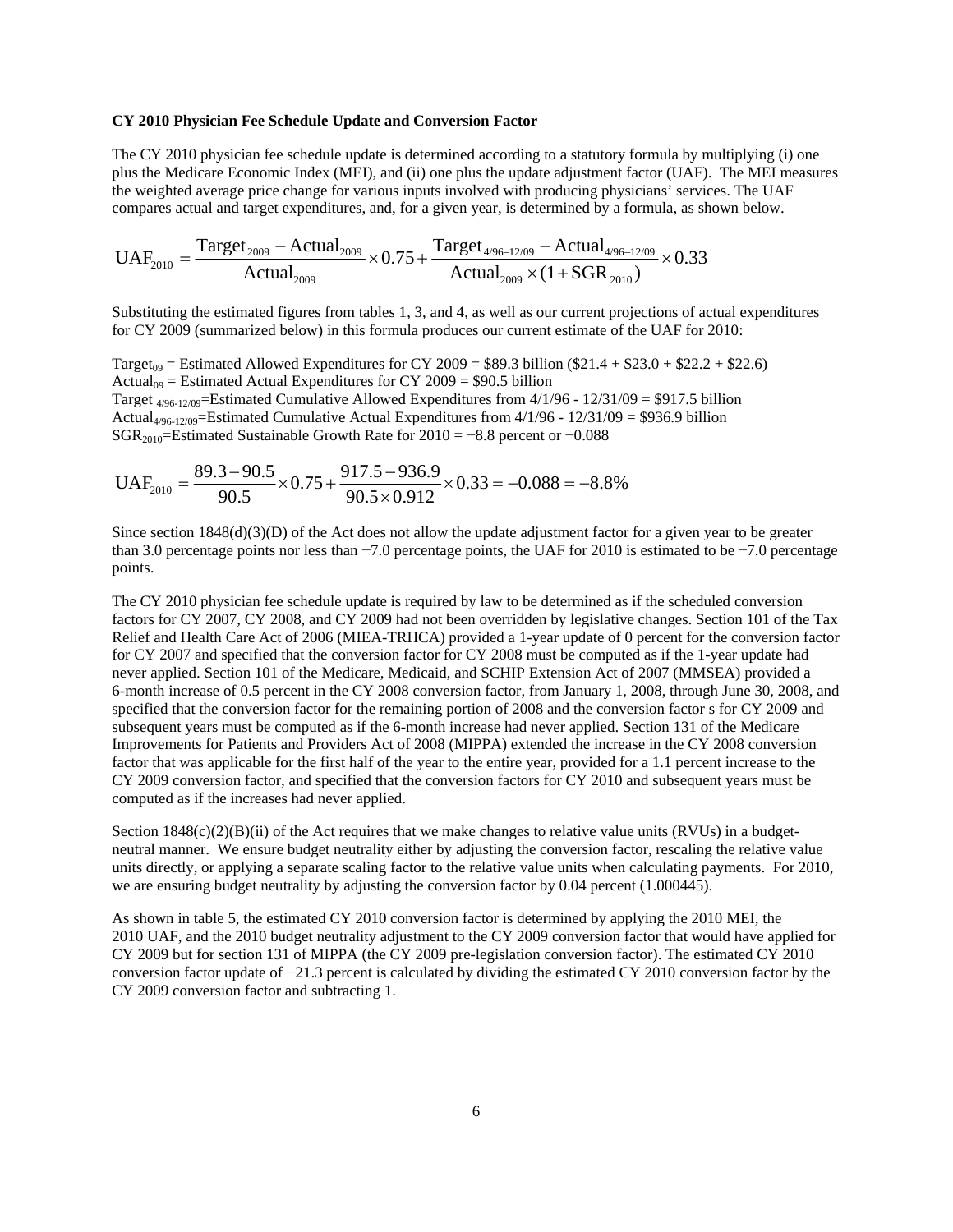| CY 2006 Conversion Factor                        | \$37.8975           |
|--------------------------------------------------|---------------------|
| CY 2007 Pre-legislation Conversion Factor Update | $-5.0\%$ (0.94953)  |
| CY 2007 Pre-legislation Conversion Factor        | \$35.9848           |
| CY 2008 Pre-legislation Conversion Factor Update | $-5.3\%$ (0.94674)  |
| CY 2008 Pre-legislation Conversion Factor        | \$34.0682           |
| CY 2009 Pre-legislation Total                    | $-11.5\%$ (0.88502) |
| CY 2009 Pre-legislation Conversion Factor        | \$30.1510           |
| <b>CY 2010 MEI</b>                               | 1.2% (1.01200)      |
| CY 2010 Update Adjustment Factor                 | $-7.0\%$ (0.93000)  |
| CY 2010 Budget Neutrality Adjustment             | $0.0\%$ (1.00045)   |
| CY 2010 Total                                    | $-5.8\%$ (0.94158)  |
| CY 2010 Conversion Factor                        | \$28.3895           |
| CY 2009 Conversion Factor                        | \$36,0666           |
|                                                  |                     |
| CY 2010 Conversion Factor Update                 | $-21.3\%$ (0.78714) |
|                                                  |                     |

### **Table 5. CY 2010 Physician Fee Schedule Conversion Factor**

Note: The CY 2009 Pre-legislation Total includes budget neutrality adjustments of −6.3 percent.

Table 6 lists the historical MEI and physician updates from 1992 through 2009 and the estimated values for 2010. The physician update reflects a weighted average for 1993 when there were two different updates (one for surgery and one for other services), and for 1994 through 1998 when there were three different updates (for surgery, primary care, and other services).

# **Table 6. Actual Past Medicare Economic Index Increases and Physician Updates for 1992-2009, and Estimated Values for 2010**

| Physician Medicare |                         |                  |  |
|--------------------|-------------------------|------------------|--|
| Year               | Economic Index Increase | Physician Update |  |
| Actual:            |                         |                  |  |
| 1992               | 3.2%                    | 1.9%             |  |
| 1993               | 2.7%                    | 1.4%             |  |
| 1994               | 2.3%                    | 7.0%             |  |
| 1995               | 2.1%                    | 7.5%             |  |
| 1996               | 2.0%                    | 0.8%             |  |
| 1997               | 2.0%                    | 0.6%             |  |
| 1998               | 2.2%                    | 2.3%             |  |
| 1999               | 2.3%                    | 2.3%             |  |
| 2000               | 2.4%                    | 5.5%             |  |
| 2001               | 2.1%                    | 5.0%             |  |
| 2002               | 2.6%                    | $-4.8%$          |  |
| 2003               | 3.0%                    | 1.7%             |  |
| 2004               | 2.9%                    | 1.5%             |  |
| 2005               | 3.1%                    | 1.5%             |  |
| 2006               | 2.8%                    | 0.2%             |  |
| 2007               | 2.1%                    | 0.0%             |  |
| 2008               | 1.8%                    | 0.5%             |  |
| 2009               | 1.6%                    | 1.1%             |  |
| 2010               | 1.2%                    | $-21.3%$         |  |
| Average Annual     |                         |                  |  |
| 1992-2010          | 2.3%                    | 0.6%             |  |
| 1998-2010          | 2.3%                    | $-0.6%$          |  |
| Cumulative         |                         |                  |  |
| 1992-2010          | 55.1%                   | 11.3%            |  |

Note: The update of 1.7% for 2003 was effective on March 1, 2003; therefore the average update for that year was 1.4%. For 2006, the Deficit Reduction Act froze the physician fee schedule conversion factor. The conversion factor freeze, together with refinements to the relative value units, resulted in an update of 0.2 percent for 2006.